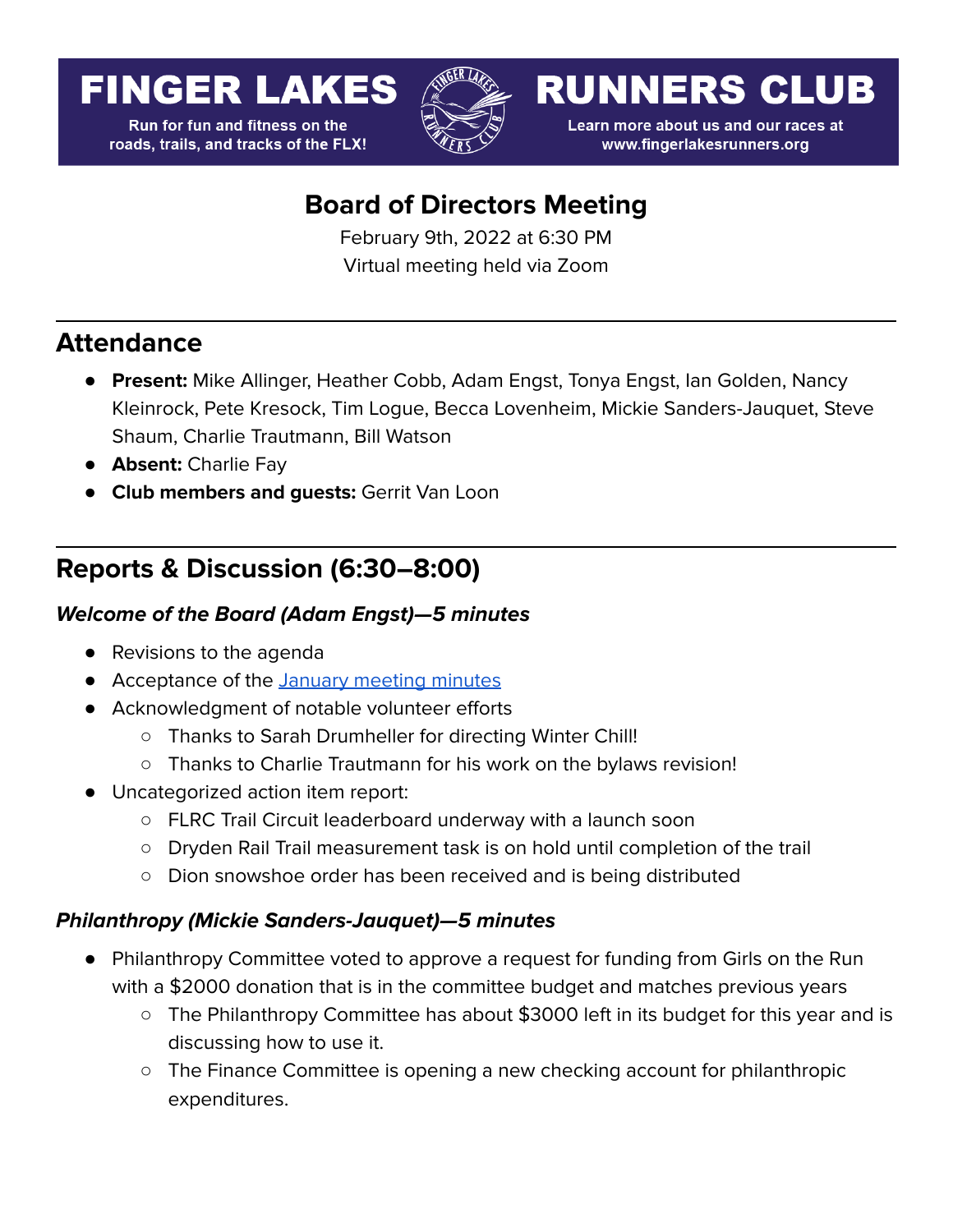## **Finance (Adam Engst)—15 minutes**

- Finance Committee is updating FLRC's Financial Policies and [Procedures](https://docs.google.com/document/d/1PI_cJmr4SmGUNm25MX59kO7IicmE4U3Wlqla6hmmTXw/edit?usp=sharing) from 2015 to clarify what expenditures need what sort of approval
	- Questions have arisen about what expenditures need approval (e.g., philanthropic expenditures or the small expense for Backstretch Bingo).
	- Under the current bylaws, the board must approve all "events." The question is what counts as an event. The board needs more clarity in this regard.
	- **Action Item:** The Finance Committee will start the process of drawing up a policy regarding when expenditures need board approval.
	- **Action Item:** The Governance Committee will start the process of drawing up a policy regarding what constitutes an event for the purposes of requiring board approval.
- Report on the club's [financial](https://docs.google.com/spreadsheets/d/1jGluPkPVXsUyJ9Hawy0VqX439d8vNc--vCnTBQ7MMK0/edit#gid=1313251547&range=A1:I1) position and financial activity as of January 2022
	- Registration revenue for Finger Lakes 50s has started to come in. Keep in mind that some of that will have to be spent for the race.
	- Revenue for Winter Chill includes revenue from new memberships. Categorizing the membership revenue this way shows how valuable Winter Chill is.
- Introduction to the FLRC Budget Tool for use in budgeting, race planning, and reporting
	- The Budget Tool includes tabs for each race. Race directors can use these tabs to see how changes to expenditures would affect their race's bottom-line profit.
		- There was a suggestion that these tabs could be put in the order that the races take place over the calendar year rather than alphabetical order.
		- You can use the Budget Tool to create graphs showing trends in profits for each race (e.g., Monster has been making less money in recent years).
	- There is also a tab for the Club's total budget.
- Any more discussion of the Tompkins Outdoors grant?
	- We had previously discussed applying for a grant to get a groomer for the trails at Hammond Hill. We have since learned that members of the ski club expressed opposition to groomed trails in the past, which makes that idea less appealing.
- For other business, see the notes from the February 3rd Finance [Committee](https://forum.fingerlakesrunners.org/t/finance-committee-agenda-for-meeting-feb-3-2022/2953/2?u=adamengst) meeting.

## **Board/Governance (Adam Engst, Charlie Trautmann)—30 minutes**

- Thanks to everyone for filling out the Ethics Statement and the Conflict of Interest form, and for signing up for committees—let Adam know if you're not sure you're on one.
- Discussion of publishing a regular invitation to board meetings to encourage members to participate in club governance.
	- We could announce each board meeting on the Forum ahead of time for members to see.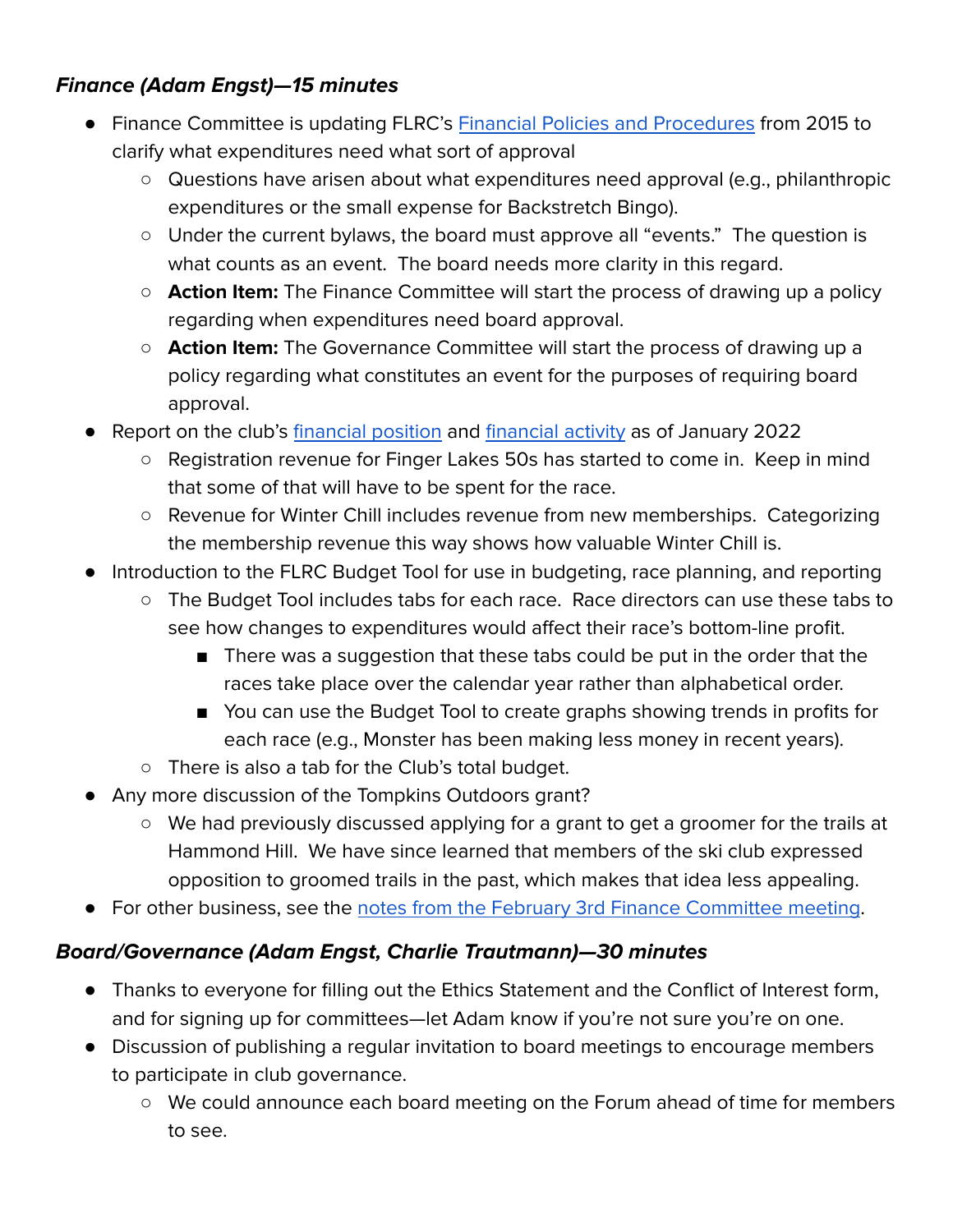- Posting the agenda could be difficult because it is often not ready until a couple days in advance and many of the links are restricted to board members only.
- We would likely not post the Zoom link for the meeting on the Forum, due to security issues. We would instead send the link to anyone who expresses an interest in coming.
- There may also be software available that we could use that would allow interested members to sign up for the meeting and receive a Zoom link.
- There could be a standing item on the agenda for club members to make presentations or comments to the board. But club members could also join the meeting just to listen in.
- **Action item:** Adam will begin posting notices of board meetings to the Forum.
- Discussion of [remaining](https://forum.fingerlakesrunners.org/t/bylaws-for-board-review/2921?u=adamengst) open points in our bylaws revision after legal review (Charlie T)
	- Our bylaws were last updated in 2016. In December 2021, the board voted to move forward with legal review of revised bylaws.
	- An attorney has reviewed the proposed bylaws and made suggestions. The Governance Committee made revisions in response, and the attorney then reviewed the proposed bylaws again.
	- The Governance Committee has made some changes to the proposed bylaws since the board last them in December:
		- Most of the committees have been removed from the bylaws to accord with best practice. The bylaws now only refer to the most important committees.
		- The term limit for President is now four years, with the possibility of two one-year extensions (i.e., maximum of six years).
		- The membership structure hasn't changed since December, but it has been reworded after legal review.
			- In short, everyone in the club is a "member," and there are two types of members: voting members (who are board members), and nonvoting members (who are not on the board).
		- Officer positions may be shared.
		- The indemnification section has been improved.
	- The proposed bylaws will ultimately need to be approved by the club membership, per the current bylaws.
	- There was concern that future board members may not understand that they are not required to serve the entirety of their three year term. This can be addressed by adding language to the bylaws to clarify that resigning is permitted.
		- **Action item:** The Governance Committee will add this language.
	- The proposed bylaws currently say that the Secretary has to serve on the Communications Team, but the Communications Team is no longer in the bylaws.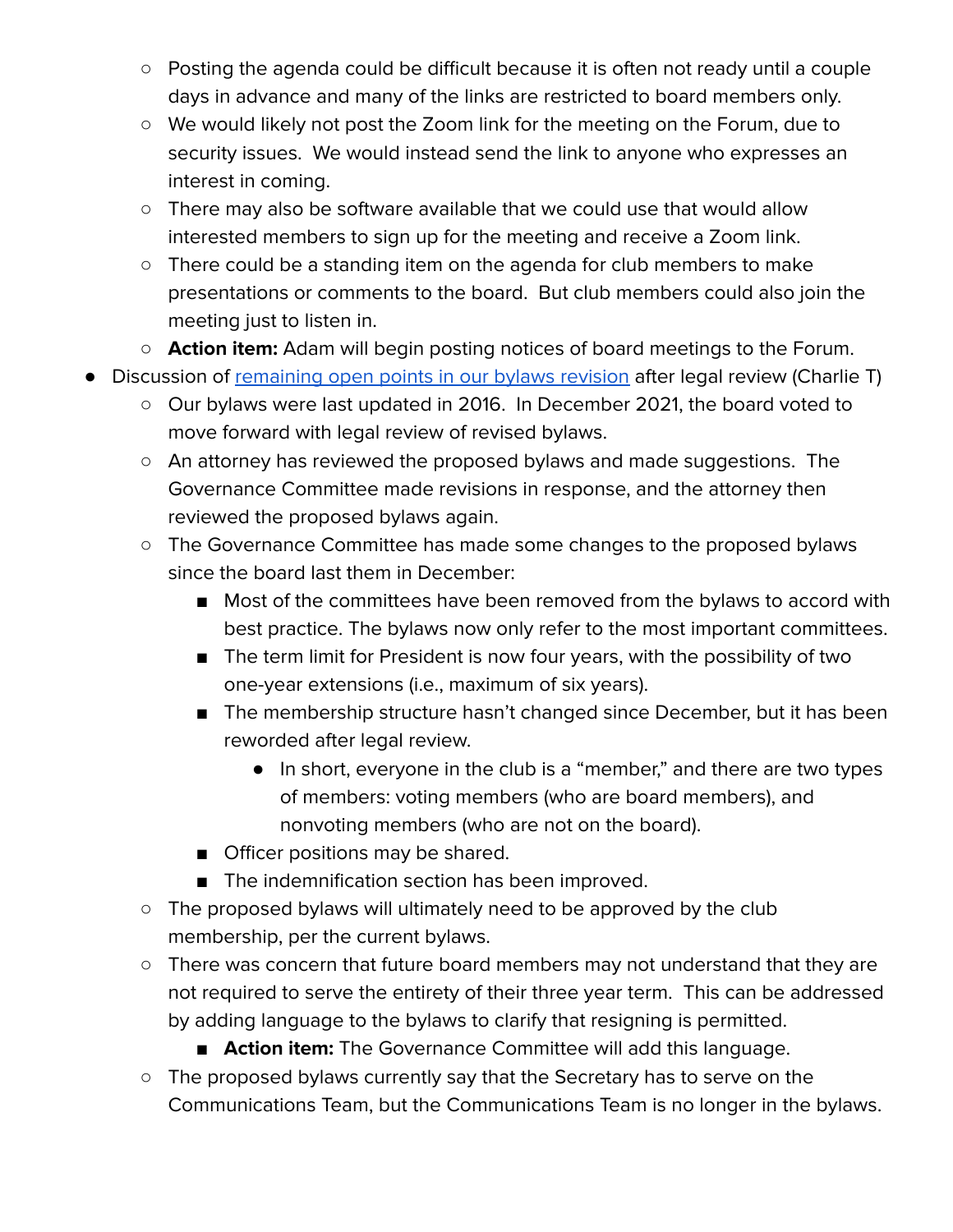- We should eliminate mention of teams that are not part of the bylaws from officers' job descriptions to preserve flexibility in how we name and structure these teams.
- **Action item:** The Governance Committee will make this change.
- Concern was expressed about changing the bylaws so that members no longer vote in elections for the board. Members have voted for the board since the Club was founded.
- **Motion:** The Governance Committee moves that the board approve the revised bylaws for preparation to present to the membership.
	- Motion passes: 11 in favor, 2 opposed.
	- **Action item:** the Governance Committee will discuss how to go about presenting the proposed bylaws to the membership for a vote and will report back to the board in March.
- Discussion of Ian Golden's conflict of interest per our Conflict of Interest & [Confidentiality](https://drive.google.com/file/d/1MlMG8c23ZRid1WFjoQivtrZs9JJ3LlzA/view?usp=sharing) [Policy](https://drive.google.com/file/d/1MlMG8c23ZRid1WFjoQivtrZs9JJ3LlzA/view?usp=sharing) (this was both expected and we believe easily managed, but our policy requires a discussion).
	- Ian Golden is the owner of Finger Lakes Running Company and of Red Newt Racing. The Club occasionally does business with the Finger Lakes Running Company, and Red Newt Racing holds running-related events.
	- Adam will manage the conflict going forward. The board will keep the conflict in mind in its discussions. Ian will not vote on any Club decisions from which Finger Lakes Running Company or Red Newt Racing stands to profit.
	- The conflict should also be communicated to race directors and committee members who are not already on the board.
	- **Motion:** Adam moves that the Board of Directors acknowledge Ian Golden's conflict and appoint Adam to manage it. Bill seconds.
		- Motion passes unanimously.

## **Race (Mickie Sanders-Jauquet, Adam Engst)—20 minutes**

- Winter Chill (Mickie)
	- 180 registrants overall, with 59, 85, 85, and 83 runners in the four races.
		- Not having day-of-race registrations reduced stress.
	- Everything went smoothly, apart from having to change courses to accommodate different path conditions.
- Super Frosty Loomis (Adam)
	- Everything is on track for the February 12th race date.
	- There is currently a waitlist. The problem is parking.
		- We are using a carpool website to encourage participants to carpool, which could free up parking and allow more people to race.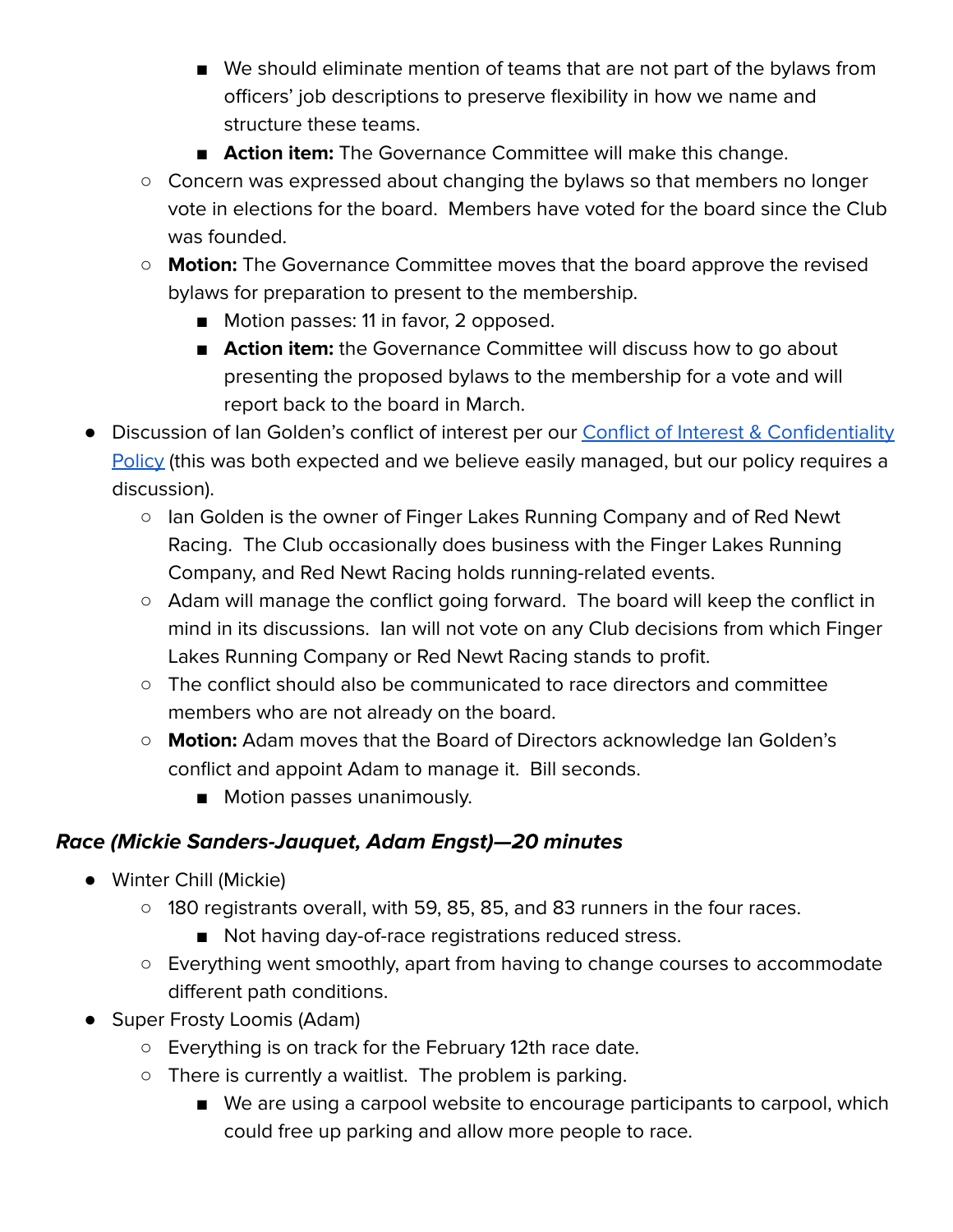- A question was raised about whether we should change the venue for Loomis to eliminate the parking problem.
	- **Action item:** Adam will raise the issue of a change in venue for Loomis with the race directors.
- The race got good promotion from the Friends at Hammond Hill. We could ask for similar promotions in the future for both Loomis and Thom B.
- The race directors are getting 200 custom bibs for the race, which will last for multiple years. This could be a good idea for other races too.
- Winter Track (Adam)
	- February is canceled and March is unlikely.
	- Using the track at SUNY-Cortland seems unlikely for this year, but there is potential for future years (doing so would require contacting SUNY Cortland with more advance notice before the meet).
- Skunk Cabbage (Adam)
	- Our University Events Team presentation went very well. After Cornell told us that the national gymnastics championship would be taking place on April 10th at the same basic time and place as Skunk, we switched to April 3rd. Vinny will be opening registration on 2/10 at 8 PM with a \$10 discount for 48 hours.
- Volunteer of the Year award was discussed, but nothing was decided. (Adam)
	- **Action item:** The volunteer of the year award will be scheduled for future discussion.
- New event discussion was tabled for next month. (Adam)
	- **○ Action item:** New events will be scheduled for future discussion.

## **Group Runs (Tonya Engst, Heather Cobb, Mickie Sanders-Jauquet)—10 minutes**

- Discussion of doing a Run to the Vote group run associated with voter registration (Tonya)
	- We need a point person on this. If we can't find someone, then we'll have to tell Jeff Furman that we can't do the event.
	- **○ Action item:** Tonya will either find a point person for this event or tell Jeff that we can't do it.
- Report on Thursday night evening runs (Mickie)
	- Thursday night evening runs have been going well. Usually about ten people show up.
- Report on Saturday group runs (Heather)
	- Saturday group runs have been taking place on either anticipated FLRC Challenge 2022 courses or wherever people want to run.
	- Heather is also hosting 12-minute mile group runs to reach out to runners who run that pace. This is not a Club event, so it doesn't require a waiver.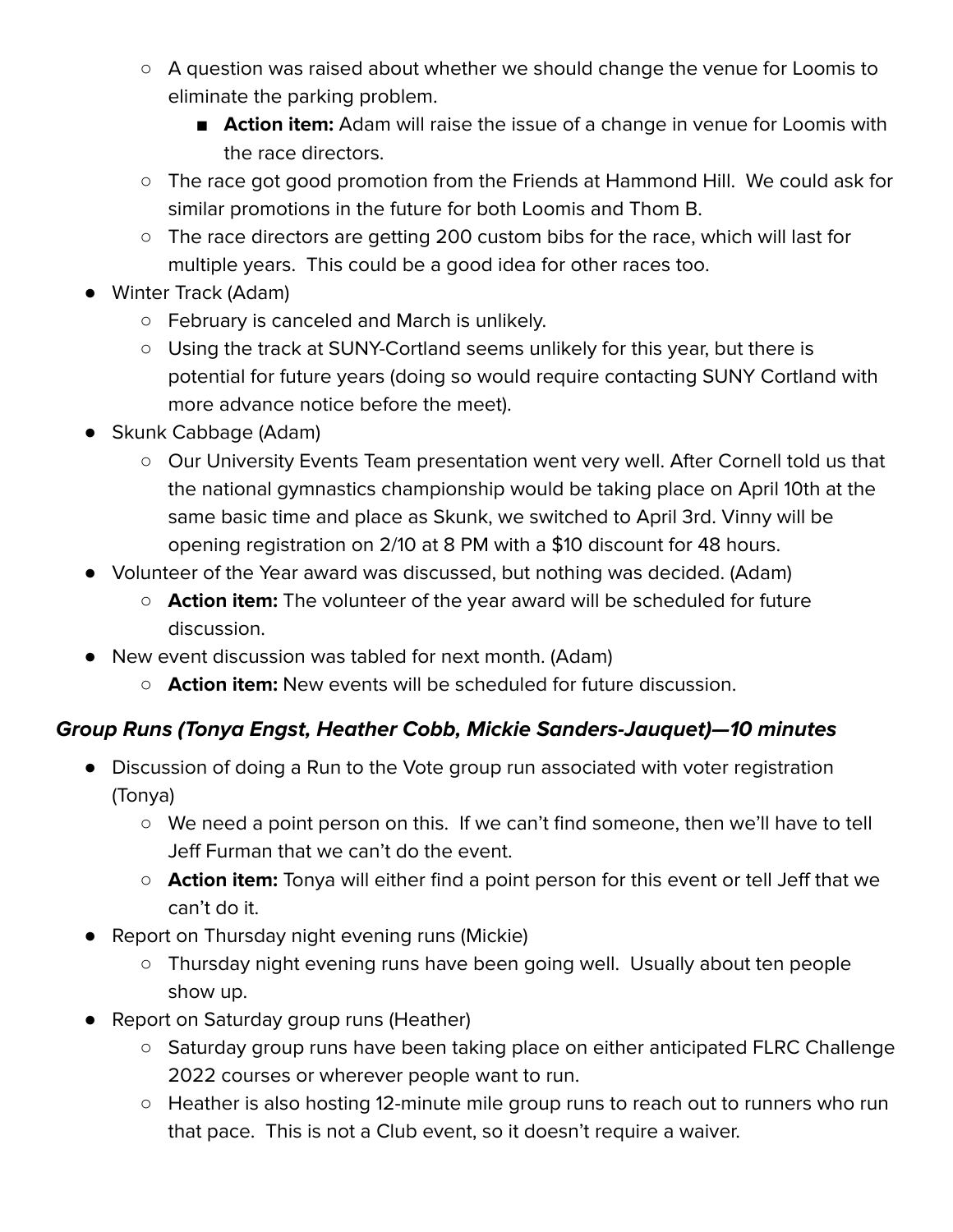○ We should encourage more posting of group runs on the Forum. One way for board members to encourage this is by modeling that behavior.

#### **Events (Adam Engst)—5 minutes**

- Annual Picnic reservations are underway for Thursday, August 25th at 6 PM
- Backstretch Bingo underway thanks to Liz Hartman and Kristina Harrison-Savage (with tech help from Adam)
	- 30 players so far, mostly women
	- Showing increased use of the forum, much like Heather's 2022 Scavenger Hunt

## **Communication (Adam Engst)—2 minutes [Not Discussed]**

- Pickup of purchased FLRC gear at lan's store seems to be working well
- Suggestions for the Mid-Winter Footnotes?

## **Membership (Adam Engst) [Not Discussed]**

- [Members](https://runsignup.com/Club/Dashboard/1044): 585 members (up 19 from January), up from 415 this time last year
- Memberships: 387 memberships (up 21 from January), up from 288 last year
- [Breakdown:](https://runsignup.com/Club/Members/Reports/1044) 293 individuals, 287 family members (interesting swap in the lead)
- 32 usages of our offer of free membership to those hurt by the pandemic (up 2 from December)

## **Web/Tech Team (Adam Engst) [Not Discussed]**

- Discourse community engagement report
	- Currently has 895 users (up 2 from January), 452 posts in the past 30 days (up 14), and 30,000 page views (up 100)

## **Diversity & Inclusion (Ana Riley)**

● No activity on which to report.

## **Equipment (Gary McCheyne)**

● No activity on which to report.

## **Upcoming Board Meeting Dates**

- March 9th, 2022
- April 13th, 2022
- May 11th, 2022
- June 8th, 2022
- July 13th, 2022
- August 10th, 2022